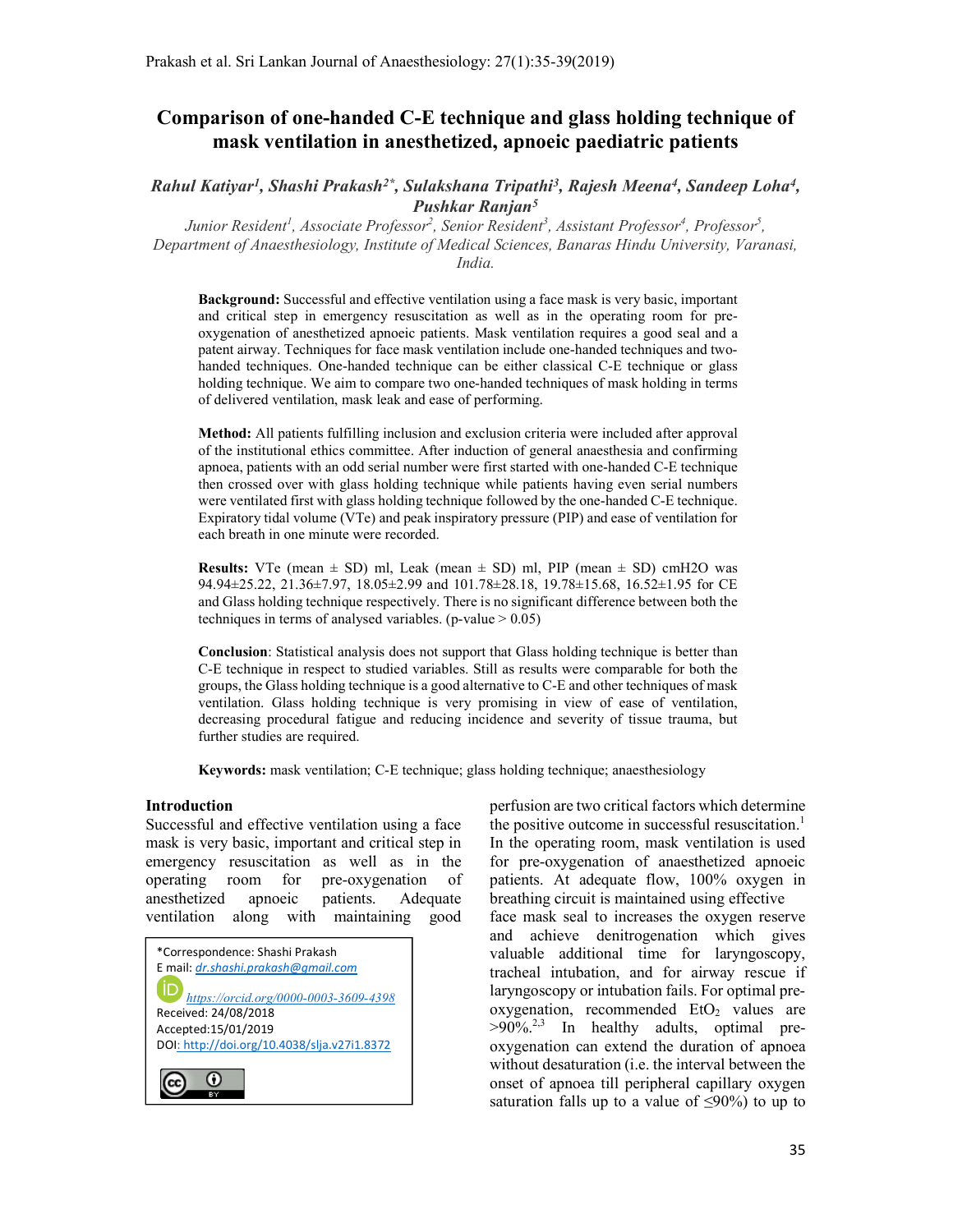8mins which is otherwise limited to 1–2min without pre-oxygenation.<sup>4</sup> Thus face-mask ventilation can be a lifesaving backup plan to bridge attempts at intubation, prior to establishing a supraglottic airway or before progressing to the surgical airway.

Mask ventilation requires a good seal and a patent airway. Good technique and proper practice of this important skill increases the clinician's ability to provide effective ventilation. There are various techniques for face mask ventilation, which include the one-handed techniques and the two-handed techniques. One-handed technique can be either classical C-E technique or glass holding technique. The classical C-E technique involves thumb and index finger to form a "C" on the mask surface to maintain an adequate seal and the little, ring and middle finger form an "E" on the mandible for jaw lift while glass holding technique involves index finger and thumb to form a seal with the mask in a way similar to classical C-E clamp technique, but using the other three fingers and rest of the palmar surface of the hand to engulf the under-surface of the chin or the mandible, very much like holding a glass.<sup>5</sup>

There are studies which compare one-handed technique with the two-handed technique of mask ventilation.<sup>6</sup> Although single handed face mask ventilation is more practical and most commonly used method, still no study effectively compares the efficacy of ventilation among single handed techniques. So, with this study, we aim to compare two one-handed techniques of mask holding in terms of delivered ventilation, mask leak and ease of performing.

# **Objectives**

- 1. To assess the efficacy of one-handed C-E technique and glass holding technique of mask ventilation
- 2. To find out the better technique of mask ventilation among these techniques
- 3. To study the effect of one technique (when used before) over another technique

# Material and methods

Study Design: After approval by the Institutional review board, a prospective, randomized, crossover study, was conducted in the department of paediatric anaesthesia, IMS, Banaras Hindu

University, Varanasi, India. The study was conducted between months of October 2017 to April 2018. Sample size of total 120 paediatric patients of 1 year to 10 years of age, who were scheduled for elective surgery under general anaesthesia, were included in the study. A day before the scheduled surgery all the patients were assessed for eligibility and parents of all study participants were briefly described about the study and only patients whose parents were ready to give written consent were included in the study.

Exclusion criteria: Patients who were undergoing emergency surgery, or were planned for surgery of face/neck, patients with anticipated difficult mask ventilation or any facial trauma or facial deformity, patients having any cardiac or respiratory disease, patients with a full stomach or patients with high risk of aspiration, patients planned for rapid sequence induction or having any contraindication of bag-mask ventilation, patients who were induced with different drugs and patients whose parents did not give consent to participate in study, were excluded from study.

Sample size: Based on the study published in  $2013<sup>7</sup>$  Vte (expiratory tidal volume) was used to calculate the sample size. With the level of significance 5%, at one tail test, with 80% power, yielding an expected sample size of 111. We planned to enrol a total of 120 subjects.

Study protocol: On the day of surgery, patients were taken to the operating room and a brief quick re-assessment was done as per inclusion and exclusion criteria mentioned in the study. All the ASA monitors were attached. On the study case sheet patient's age, sex, height, weight, and ASA physical status along with the baseline haemodynamic parameters were noted. For randomization of study subjects, all the patients with an odd serial number were first started with one-handed C-E technique than crossed over with glass holding technique while all the other patients who were having even serial number were ventilated first with glass holding technique followed by one-handed C-E technique. To avoid investigator bias mask ventilation was performed by anaesthesiologists who were not part of study and investigator present in the operating room was recording the required data on a study case sheet.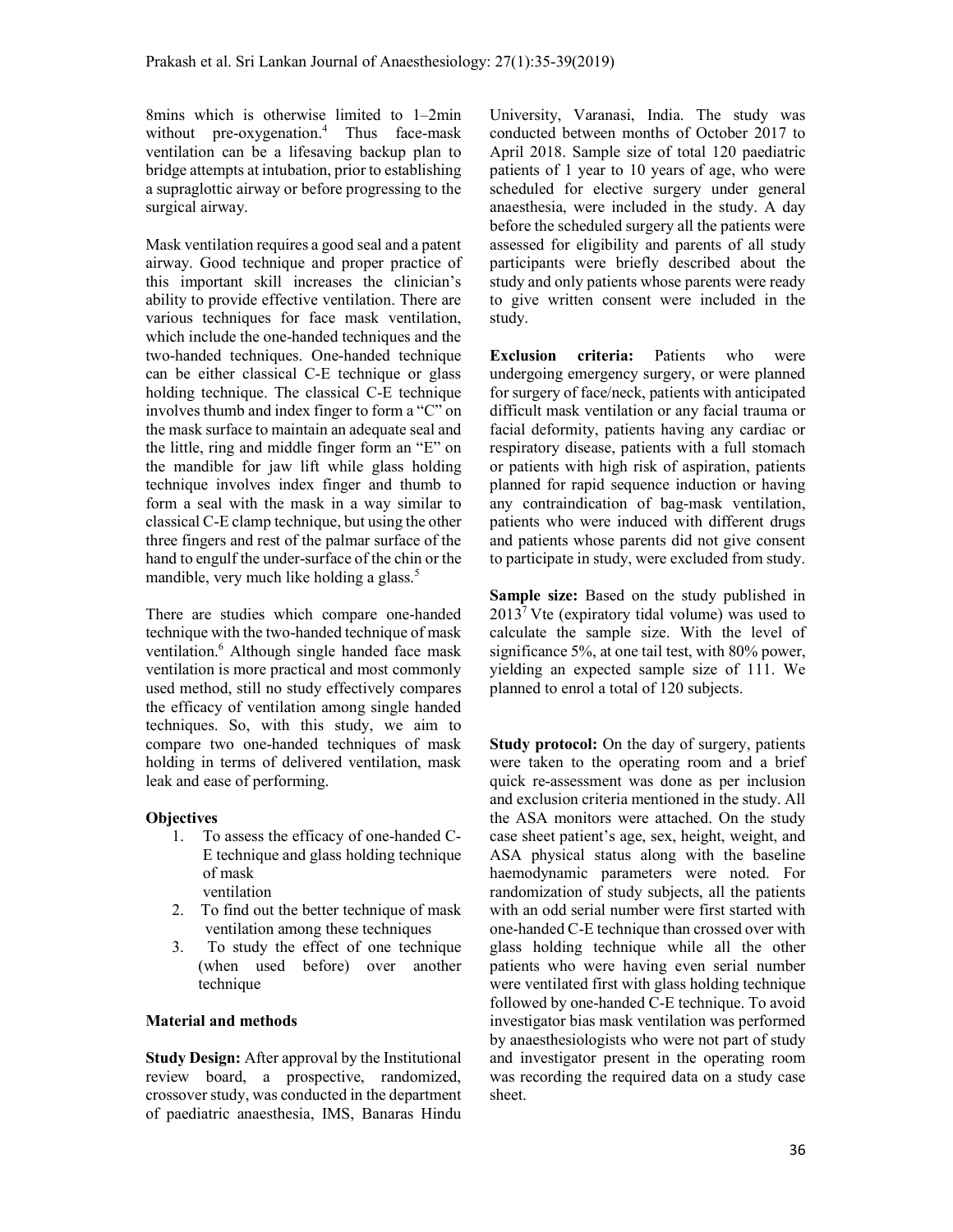

C-E technique (even number) Glass holding technique (odd number)

Patients were induced with fentanyl 1-3 mcg/kg, propofol 2-3mg/kg and cis-atracurium 0.15 – 0.2mg/kg to achieve apnoea. Once apnoea was confirmed, patients were first checked for ability to ventilate with an optimum sized mask and proper seal. Patients were then put on the ventilator in anaesthesia machine (Datex-Ohmeda Avance; S/5 aespire) which was preset in volume control mode at the tidal volume of 10 ml/kg, respiratory rate 20/min, I:E ratio 1:2 and no positive end-expiratory pressure. Now anaesthesiologist was asked to hold a mask with either of two technique of mask ventilation depending on serial number provided to the patient. Expiratory tidal volume (VTe) and peak inspiratory pressure (PIP) for each breath in one minute were recorded by an investigator. Then, anaesthesiologist was asked to switch the technique of mask ventilation and again VTe and PIP readings were noted with each breath for the next one minute.

Collected data from all the patient's case sheet were then compiled in a study record sheet and taken for statistical analysis using SPSS-23 software. Descriptive frequencies were expressed using mean (standard deviation) and median (range). Difference between means of continuous variables were compared using the unpaired student t test and analysis of variance, as applicable, and that of categorical variables with the Chi –Square test. The critical value of 'p' indicating the probability of significant difference was taken as  $\leq 0.05$  for comparison.

#### **Results**

The study was conducted in the department of paediatric anaesthesiology, 120 participants, eligible as per inclusion and exclusion criteria, were enrolled in the study. Six participants were dropped from the study because parents of one participant withdrew consent in the morning of surgery, in two participants different medications were used and two-handed technique of mask ventilation had to be used in three patients. After excluding these patients, a total of 114 participants were analysed for final results. Participants were classified in two groups, patients in whom CE technique was used first (with an odd serial number) were kept in group A and patients in whom glass holding technique was used first were classified in group B. Both the groups were matched in various variable scales. (Table 1).

Table 1: Participant characteristics

|        | <b>GROUP</b> | <b>GROUP</b> | <b>Test</b> | p     |
|--------|--------------|--------------|-------------|-------|
|        | А            | в            | value       | value |
|        | C-E first    | Glass        |             |       |
|        | (57)         | holding      |             |       |
|        |              | first $(57)$ |             |       |
| Age    | 5.27 yrs     | 4.33 yrs     | 1.13        | 0.272 |
| (mean) |              |              |             |       |
| Gender | 32:25        | 35:22        | 0.460       | 0.498 |
| (M: F) |              |              |             |       |
| Weight | 15.10        | $14.11$ kgs  | 0.571       | 0.575 |
| (mean) | kgs          |              |             |       |
| ASA    | $ \& $       | $ \& $       |             |       |

Group A - patients in which C-E technique was used first

Group B - patients in which Glass holding technique was used first

Patients of Group A (57) were first ventilated with CE technique for one minute followed by Glass holding technique for next minute at VTe 93.20  $\pm$  27, leak 25.80  $\pm$  6.17, PIP 18.50  $\pm$ 3.13 and VTe  $104.70 \pm 29.62$ , leak  $24.30 \pm 14.9$ , PIP  $16.80 \pm 2.09$  respectively. Patients of Group B (57) were first performed with Glass holding for one minute followed by CE technique for next minute with VTe  $98.55 \pm 27.88$ , leak  $14.77 \pm$ 7.71, PIP  $16.22 \pm 1.85$  and VTe  $96.88 \pm 22.06$ , leak  $16.44 \pm 6.94$ , PIP  $17.55 \pm 2.92$  respectively.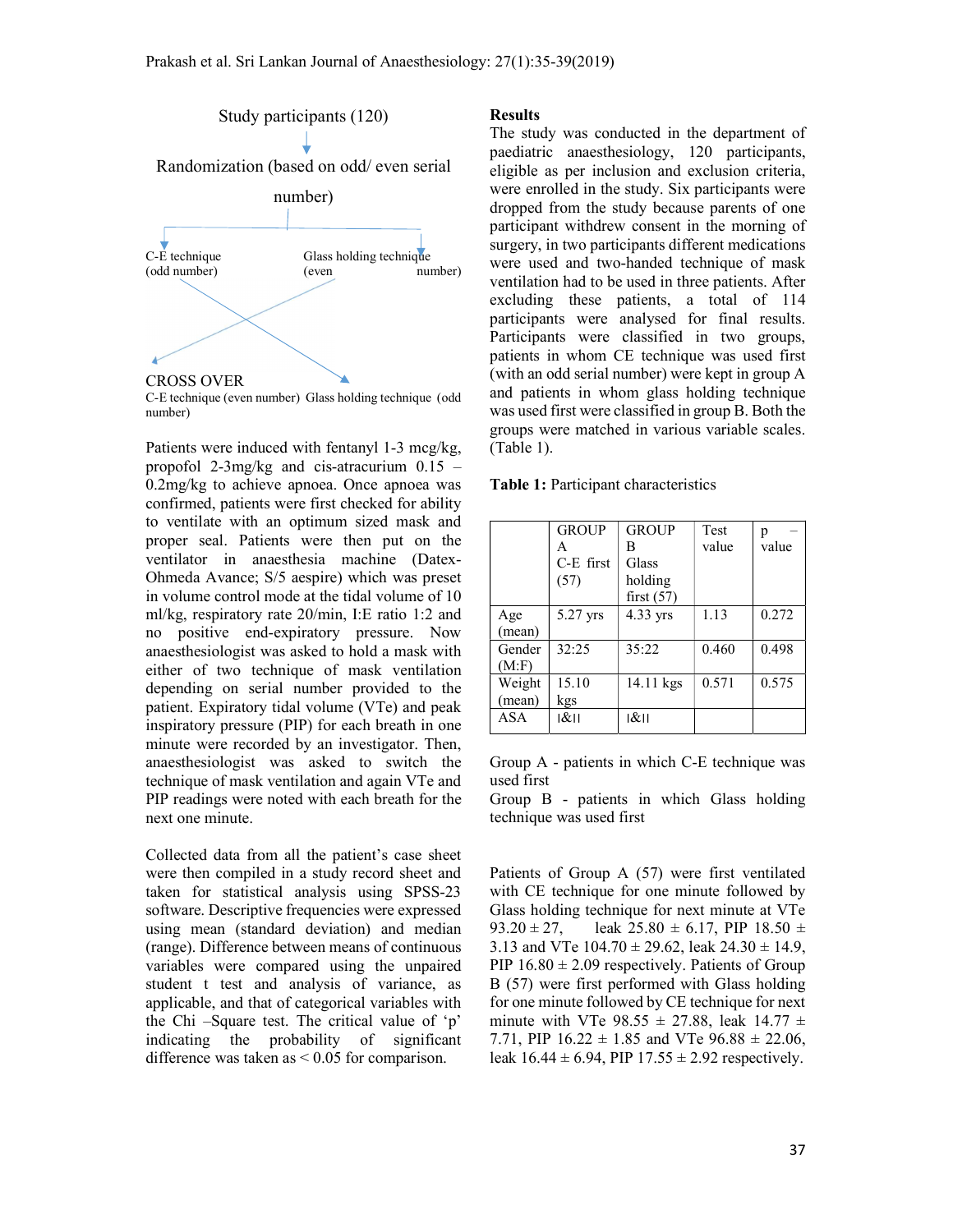Comparison between group A and B: Outcome measures were VTe, mask leak and PIP. Mean VTe was more in techniques being performed after crossover but results were statistically insignificant. (p-value  $> 0.05$ ). There is no difference in PIP between groups. (Table 2 and Table 3)

Table 2: Comparison of CE technique between group A and group B

| <b>Variables</b>    | CE          | CE          | т     |       |
|---------------------|-------------|-------------|-------|-------|
|                     | (Group      | (Group      | test  | value |
|                     | A)          | B)          |       |       |
| <b>VTe</b>          | $93.20 \pm$ | $96.88 \pm$ |       | 0.760 |
| $(mean \pm SD)$     | 27.4        | 22.06       | 0.310 |       |
| ml                  |             |             |       |       |
| Leak                | $25.80 \pm$ | $16.44 \pm$ | 1.765 | 0.096 |
| $(mean \pm SD)$     | 6.17        | 6.94        |       |       |
| ml                  |             |             |       |       |
| <b>PIP</b>          | $18.50 \pm$ | $17.55 \pm$ | 0.677 | 0.508 |
| $(mean \pm SD)$     | 3.13        | 2.92        |       |       |
| cm H <sub>2</sub> O |             |             |       |       |

Table 3: Comparison of Glass holding technique between group A and group B

| <b>Variables</b>                                     | <b>Glass</b><br>holding<br>(Group B) | Glass holding<br>(Group A) | т<br>test | р<br>valu<br>e |
|------------------------------------------------------|--------------------------------------|----------------------------|-----------|----------------|
| VTe<br>$(mean \pm SD)$<br>ml                         | $98.55 \pm 7.88$                     | $104.7 \pm 29.62$          | 0.46      | 0.64           |
| Leak<br>$(mean \pm SD)$<br>ml                        | $14.77 \pm 7.71$                     | $24.30 \pm 14.9$           | 0.79<br>9 | 0.43<br>6      |
| <b>PIP</b><br>$(mean \pm SD)$<br>cm H <sub>2</sub> O | $16.22 \pm 1.85$                     | $16.80 \pm 2.09$           | 0.63<br>٦ | 0.53<br>5      |

Figure1: Box plots showing median values (solid bar), interquartile range (margins of box), range of data, and any extreme values (indicated by an asterisk).



Comparison between CE technique and Glass holding technique: Outcome measures were VTe, mask leak and PIP. VTe (mean±SD) ml, Leak (mean±SD) ml, PIP (mean±SD) cmH<sub>2</sub>O was 94.94±25.22, 21.36±7.97, 18.05±2.99 and 101.78±28.18, 19.78±15.68, 16.52±1.95 for CE and Glass holding technique respectively. There is no significant difference between both the techniques in terms of analysed variables. (p value  $> 0.05$ ). Table 4 and Figure 2.

Table 4: Comparison between CE technique and Glass holding technique

| <b>Variables</b>                              | CE.<br>technique<br>$(A+B)$<br>$=114$ | <b>Glass</b><br>holding<br>technique<br>$(A+B-$<br>$=114$ | <b>T</b> test | р<br>value |
|-----------------------------------------------|---------------------------------------|-----------------------------------------------------------|---------------|------------|
| <b>VTe</b><br>$(mean \pm SD)$<br>ml           | 94.94±<br>25.22                       | 101.78<br>$+$<br>28.18                                    | $-0.788$      | 0.436      |
| Leak<br>$(mean \pm SD)$<br>ml                 | 21.36<br>$\pm$<br>7.97                | 19.78<br>$+$<br>15.68                                     | 0.256         | 0.799      |
| PIP<br>$(mean \pm SD)$<br>cm H <sub>2</sub> O | 18.05<br>$+$<br>2.99                  | 16.52<br>$+$<br>1.95                                      | 1.862         | 0.071      |

Figure 2: Box plots showing median values (solid bar), interquartile range (margins of box), range of data, and any extreme values (indicated by an asterisk).



## Discussion

Although there was no difference in mean expiratory tidal volume, leak and peak inspiratory pressure between both the techniques and statistical analysis does not support that Glass holding technique is better than C-E technique in respect to studied variables. Still as results were comparable for both the groups, the Glass holding technique is a good alternative to C-E and other techniques of mask ventilation. This technique is very easy to learn and perform, there was less